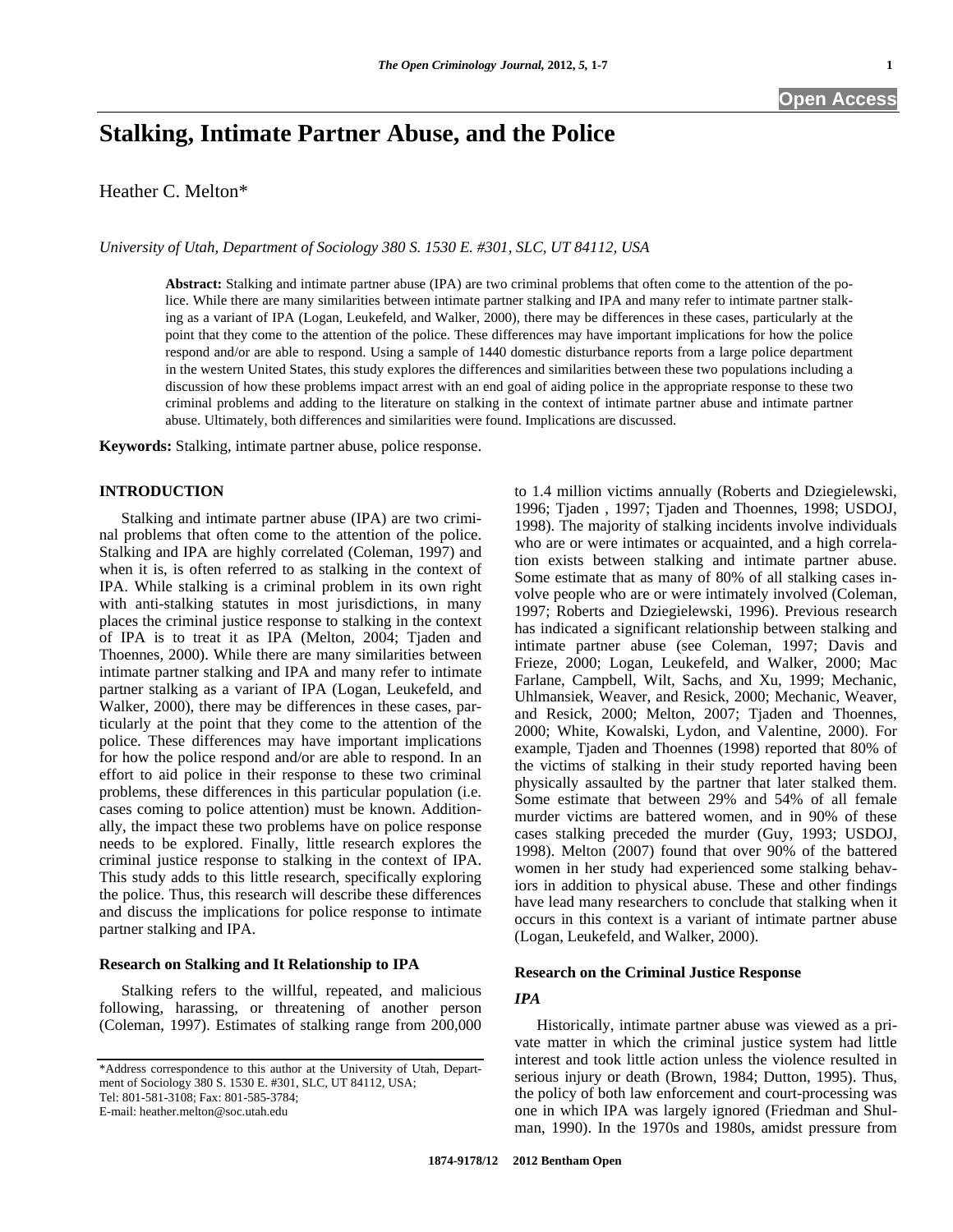battered women's advocates and feminist proponents for the criminalization of this problem; in response to numerous law-suits that held the police legally liable for inaction in IPA cases; and in response to research being conducted that appeared to advocate for the full criminalization of the problem of IPA; many criminologists, criminal justice personnel, and politicians began to advocate for arrest as the appropriate response to cases of IPA. Today, the majority of jurisdictions in the United States have some form of presumptive or mandatory arrest law in which officers called to IPA incidents must arrest someone if they have probable cause (Melton, 1999). Regardless, police still maintain some discretion over who to arrest and many IPA incidents that come to police attention do not end up in an arrest (Dichter, Marcus, Morabito, and Rhodes, 2011).

 Certainly much research in the area of IPA and the police response has focused on what predicts the police response. Most studies have confirmed that incident-level factors appear to have the most impact on police response. Specifically, the more severe the violence, if there are injuries, and if there is a weapon present (Bachman & Coker, 1995; Belknap, 1995; Eitle, 2005). Other studies have found conflicting findings on extralegal factors influencing police arrest. For example, some studies have found victim-offender relationship being important (i.e. more likely to arrest if they are not married (Belknap, 1995), while other studies have found the opposite (Dichter, Marcus, Morabito, and Rhodes, 2011). Other studies have focused on police organizational factors (Chappell, MacDonald, & Manz, 2006; Eitle, 2005; Finn, Blackwell, Stalans, Studdard, & Dugan, 2004) and community factors (Logan, Walker, and Leukefeld, 2001).

## *Stalking*

 The criminal justice response and understanding of the criminal problem of stalking has been even more recent. In response in part to a series of homicides of women that were all preceded by the stalking of the victims, the first antistalking statute was implemented in California in 1990 (Guy, 1993). Today, all states and the District of Columbia have anti-stalking statutes on their books (USDOJ, 1998). Little research has explored the criminal justice response to stalking. Even less has looked specifically at the criminal justice response to stalking in the context of IPA. As stated previously, while stalking is a criminal problem in its own right with anti-stalking statutes in most jurisdictions, in many places the criminal justice response to stalking in the context of IPA is to treat it as IPA (Melton, 2004; Jordan, Logan, Walker, and Nigoff, 2003; Tjaden and Thoennes, 2000). For example, Tjaden and Thoennes (2000) in a review of domestic violence police reports, 1 in 6 showed evidence of stalking, yet only 1 of the 1,785 reported cases carried the charge of stalking. The rest were charged as domestic violence (Tjaden and Thoennes, 2000). Moreover, many victims of stalking are encouraged to deal with the problem civilly rather than criminally by being encouraged to file for and obtain protective orders against their stalkers.

<span id="page-1-1"></span><span id="page-1-0"></span> One study that specifically examined this population of stalking victims with experience with IPA as well (Melton, 2004) found that intervention in IPA did not necessarily impact future stalking, victims who experienced both stalking and IPA were more likely to state that they would use the

system in the future than victims of IPA alone, and that most victims of stalking and IPA were unsatisfied with how the criminal justice system dealt with their cases of stalking. Brewster (2001) found that former intimate partner victims of stalking typically tried extralegal solutions to deal with their stalking before contacting the police, however, eventually most contacted the police. Of the victims who contacted the police, the police did not make an arrest in the majority of the cases. Of those that contacted the police, most ended up filing protective orders against their stalkers. Victims were more likely to contact the police, the older they were, the higher their education, and if there was violence or the threat of violence. In more than half of the cases where protective orders were sought, the stalking did not diminish. And, finally, the majority of the victims were frustrated with the police response to their stalking, particularly with POs from other jurisdictions and the advice they were given to adjust their lives as opposed to actively pursuing their stalker (Brewster, 2001). Finally, Reynes and Englebrecht (2010) comparing stalkers known to the victim to those unknown to the victim and the criminal justice response found that victims who knew their victims were much less likely to contact the police (unless in cases of cyberstalking). Little research has explored what predicts arrest in cases of stalking in the context of IPA.

 This study attempts to describe and analyze this population of stalking victims (i.e. victims with experiences with stalking and IPA that come to the attention of the police) and compare them to victims who just experience IPA. Considering that both of these populations come to the attention of the police, the differences and similarities between them must be explored. Moreover, it is pertinent that police be fully aware of the differences and similarities between these groups in order to aid them in employing the appropriate response. Additional emphasis will be placed on exploring the impact these two problems have on police action (i.e. how are violence and stalking are related to whether or not the police arrest in cases involving intimate partners).

# **METHODOLOGY**

 The data used were a combination of quantitative and qualitative data from a police department in a large, western metropolitan area. Included are all police-classified domestic relation incidents reported to the police in 2003. Only cases where the offender and the victim were involved in a current or former heterosexual relationship were included (thus child-parent, parent-child, sibling, roommates, and same-sex relationships were excluded)<sup>[1](#page-1-0)</sup>. The final study sample was composed of 1440 domestic disturbance cases.

 As stated above, both quantitative and qualitative data was used. This includes data entered by the police into check boxes at the time of the report as well as the qualitative narrative reported by the police at the scene. This narrative was combined with the already supplied quantitative data and recoded by trained researchers into the data set $^2$  $^2$ . The research-

<sup>&</sup>lt;sup>1</sup> IRB (#12110) approval was granted to study those over 18.

<sup>&</sup>lt;sup>2</sup> Over the course of the study, ten researchers/coders were involved in the coding of the qualitative data. Each coder received extensive training and a detailed codebook, including a modified CTS and SBC scales. Moreover, the coders met weekly to discuss cases and issues and were in constant contact via email. The author closely supervised and checked the coders work to ensure inter-coder reliability.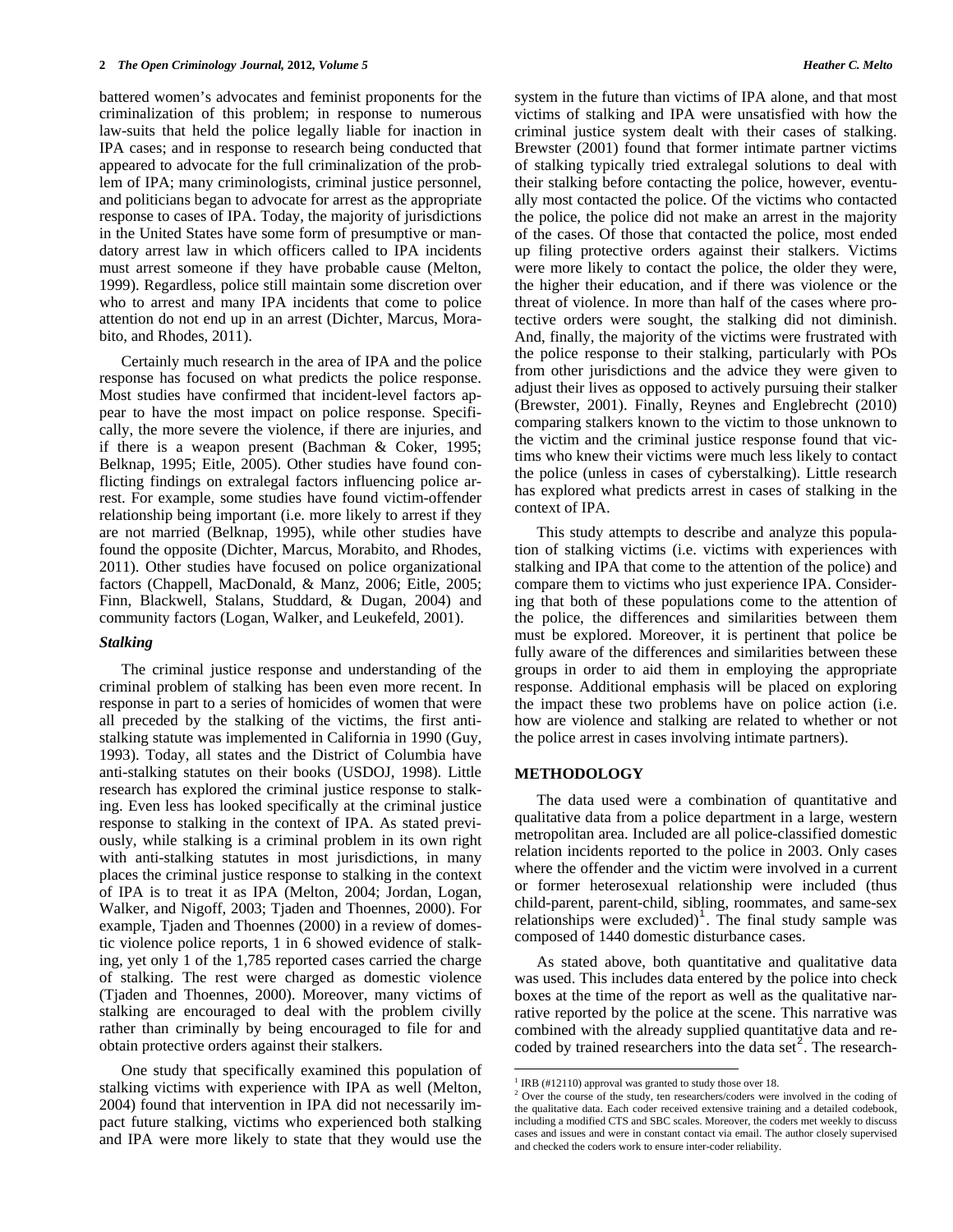ers read the narrative and determined the victim-offender relationship, the types of behaviors in the incident, whether or not children were present or witness were present, and so on. Variables recoded in this manner and used in this analysis include: victim-offender relationship, threats, evidence of verbal abuse, evidence of prior violence (i.e. if any prior incidents were mentioned by the parties involved or the police at this incident), alcohol or drugs present, victim scared for safety, offender present when police arrived, presence of and type of violence (using a modified conflict tactics scale—Straus, 1979), presence of and type of stalking (using the Stalking Behavior Checklist, SBC), (Coleman, 1997) and whether or not the offender was arrested or issued a warrant for their arrest. Each of these variables were coded (0) for no and (1) for yes. Variables included in the quantitative data provided by the police include gender and age of the offender.

 Descriptive statistics on this population of IPA and/or stalking victims are provided. Additional multivariate analysis (logistic regression) was conducted with whether or not there is stalking and whether or not the offender was arrested as the dependent variables in the models.

 Numerous limitations of this data must be addressed. The major limitation is that data is dependent not only on *what* gets reported to the police (i.e. much domestic violence is never reported), but also on *how* it gets reported by the responding officer. For example, some reports are much more detailed than others. This does not necessarily mean that certain behaviors did not occur in the incident. It may just mean that certain police officers did not ask about them. One example would be drug or alcohol use present at the scene. The data is dependent upon officer's making note of this. This may only happen if it is obvious or if one of the parties interviewed mentions it, but that does not necessarily mean that it was not present. Moreover, the data are dependent on how they were *classified* by responding officers. In other words, the data depend on how the officer report "offender," "victim" or other classifications. Moreover, it should be noted that many variables are missing from the police data (i.e. offender/victim race/ethnicity, income, employment, etc…). Thus, these variables are not included in the analysis. However, while this is a limitation, there is so little research on this topic that it is important to study regardless. Issues of inter-coder reliability might be raised. A number of people were involved with the coding of the data so some caution should be used. However, multiple steps were used to insure that this data is valid. The coders had regular meetings, daily contact, and an extensive codebook and instruction book. Lastly, while the topic for this study is stalking, the stalking variable is limited. Given the data covers incidents reported the police, only what occurred in this incident are known. Thus, stalking is said to be occurring if only one stalking behavior is present at this incident. This is better measure of stalking behaviors rather than stalking since stalking by its very definition must be repeated in order to be classified as stalking. However, once again this is still important to explore since these are the cases (and how they come) that receive police attention. Most often the police response is based on what specifically happened in this once incident, so

it is important that the characteristics of these incidents are known and explored. In spite of these limitations, police data continue to be an important data source; they are a good source for understanding cases that come to the attention of the police, how police view and report cases, and the actions that police take in dealing with domestic disputes. Given the paucity of research on this specific topic, this study should be seen as a starting point to guide future research in much greater detail and in more nuanced ways than was possible with this data.

# **RESULTS**

 Table **1** presents the overall sample and incident characteristics. The majority of the offenders are male with an average age of 41.8 years old and in an intimate relationship with the victim at the time of the incident. In over one third of the incidents, children were mentioned, witnesses were present, and the offender was present when the police arrived. Over half of the cases had evidence of verbal abuse. In around  $1/4<sup>th</sup>$  of the cases, reports mentioned that the victim was scared. Threats and drugs and/or alcohol were apparent in over 17% of the cases. There was evidence of prior violence in over one third of the cases. There was violence in over 39% of the cases (of those almost half involved injury) and there was evidence of at least one stalking behavior in over one-fourth of the incidents. The police arrested offenders in 11.6% of the incidents.

| Table 1. |  | <b>Sample and Incident Characteristics</b> |
|----------|--|--------------------------------------------|
|----------|--|--------------------------------------------|

| <b>Variables</b>           |            | n(%)              |
|----------------------------|------------|-------------------|
| Gender                     | $N = 820$  |                   |
| Male                       |            | 709 (86.4%)       |
| Female                     |            | 111 (13.5%)       |
| <b>Relationship Status</b> | $N = 1440$ | 923 (64.1%)       |
| Age                        |            | 19-87 (41.8 mean) |
| Children                   |            | 559 (38.8%)       |
| Witnesses                  |            | 582 (40.4%)       |
| <b>Offender Present</b>    |            | 550 (38.2%)       |
| Drugs/Alcohol              |            | 247 (17.2%)       |
| Victim Scared              |            | 355 (24.7%)       |
| <b>Threats</b>             |            | 257 (17.8%)       |
| Verbal Abuse               |            | 782 (54.3%)       |
| Prior Violence             |            | 506 (35.1%)       |
| Violence                   |            | 570 (39.6%)       |
| Injuries                   | $N = 570$  | 279 (48.9%)       |
| <b>Stalking Behaviors</b>  |            | 402 (27.9%)       |
| P.O. Broken                |            | 252 (17.5%)       |
| Police Arrest              |            | 167 (11.6%)       |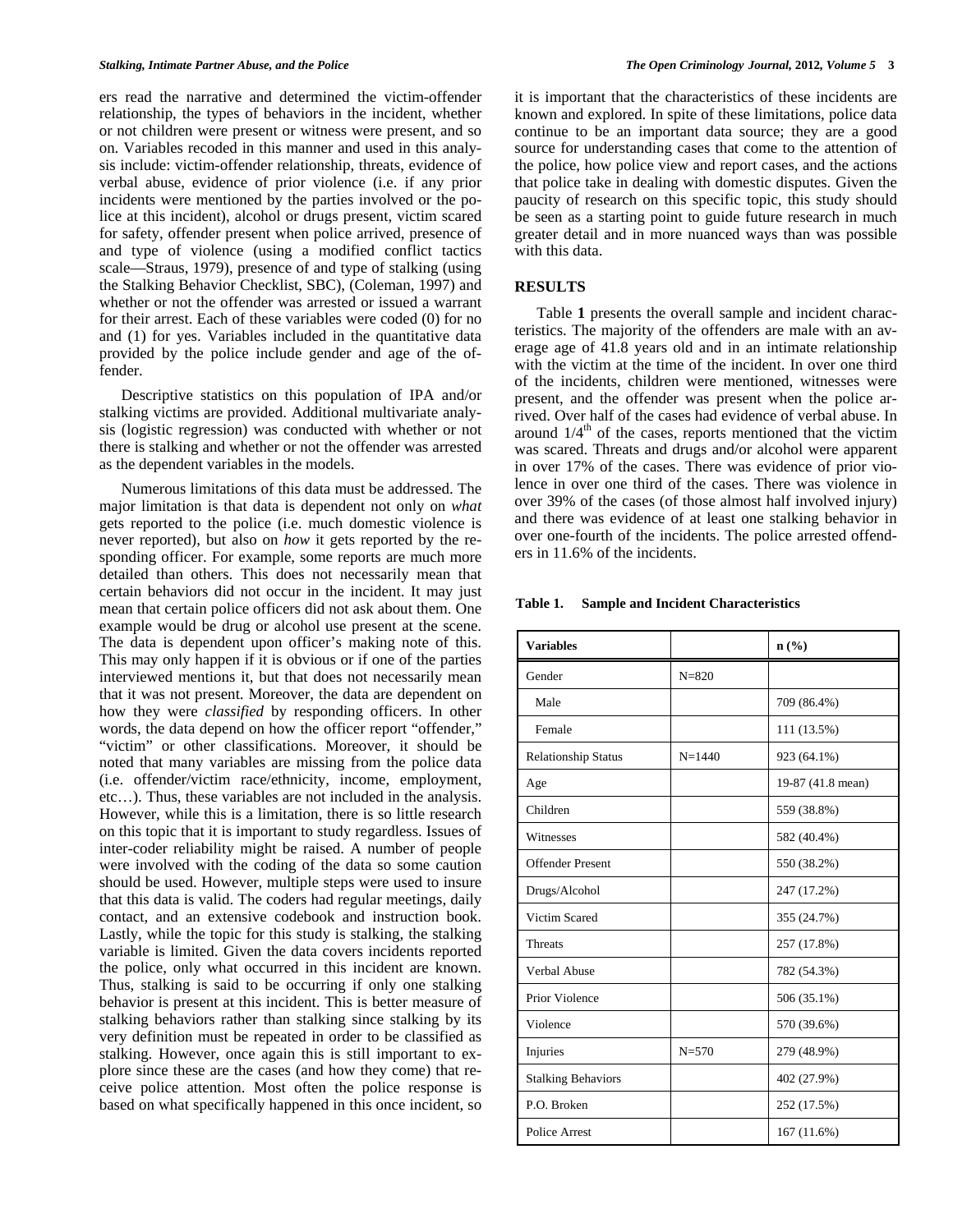#### **4** *The Open Criminology Journal,* **2012***, Volume 5 Heather C. Melto*

 Table **2** presents the findings on the specific incidents of stalking and violence. As stated above, over  $1/4^{th}$  (27.9%) of the respondents experienced some stalking behavior. By far the most common was unwanted calls (46.5%). The next most common was experiencing the offender coming unwanted (40.3%). Others experienced other stalking behaviors (20.6%) that could not be classified on the SBC; received unwanted messages (15.9%); were followed or watched (11.4%); had their car or home broken into (7.5%), and had a new partner threatened or harmed (5.0%). Very few were checked up on (3.7%), received unwanted email (2.5%) or had their mail stole or read (0.2%). In terms of violence, 39.6% of the sample experienced some violence. The most common violent behavior was pushed or shoved (34.7%), hit with a fist (25.4), grabbed (23.7%), or slapped (13.5%).

 Table **3** shows results from logistic regression analyses with whether or not there was stalking at the incident as the dependent variable. To summarize, in terms of whether or not there is stalking at the incident, there is significantly more likely to be stalking at the incident if there is evidence of prior violence, threats being made and if the parties are no longer in a relationship. There is significantly less likely to be stalking if the offender is present when the police arrive, there are drugs or alcohol present at the incident, if the victim is scared, if there is verbal abuse, or if there was violence at the incident. Thus, some important differences between the population that experiences IPA and stalking and the population that just experiences IPA emerged.

 Table **4** shows the logistic regression results predicting arrest for cases involving violence and for cases involving stalking, separately and together. In cases where there is violence at the incident (Model 1), the chances of an arrest are increased if the offender is present, if drugs and alcohol are present, if there are injuries, and if there is evidence of stalking at this incident. In terms of cases involving stalking at the incident in which the police were called (Model 2), the odds of an arrest occurring increase if the offender is present, drugs and alcohol are present, and if there is evidence of prior violence. Interestingly, violence does not impact the odds of arrest. Finally, including stalking and violence (Model 3), the odds of an arrest occurring increase if the offender is present, there are drugs and alcohol present, there is evidence of prior violence, there are injuries, and there is stalking. When controlling for other variables, violence does not increase the odds of an arrest occurring.

### **DISCUSSION**

 Some significant differences between the incidents of intimate partner stalking and IPA that come to the attention of the police were found. First, it should be noted that more cases came to police attention that involved violence than stalking. This continues to be an important variable that predicts police involvement in these cases. While prior research has indicated that stalking victims are willing to call the police (Brewster, 2001; Melton, 2004), experiencing violence or the threat of violence may still be an important impetus for women seeking legal intervention (Brewster, 2001). It should also be noted that the majority of the cases involved either violence or stalking behaviors, not both. Once again, this illustrates that the police need all the information at their disposal in order to make informed decisions on how to re-

#### **Table 2. Specifics on Stalking and Violence at Incident**

|                                         | $N(\%)$     |  |  |
|-----------------------------------------|-------------|--|--|
| <b>Stalking</b>                         | 402 (27.9%) |  |  |
| Broke into Home or Car                  | 30 (7.5%)   |  |  |
| Stole/Read Mail                         | $1(0.2\%)$  |  |  |
| Came Unwanted                           | 162 (40.3%) |  |  |
| Threatened/Harmed New Partner           | 20 (5.0%)   |  |  |
| <b>Made Unwanted Calls</b>              | 187 (46.5%) |  |  |
| <b>Left Unwanted Messages</b>           | 64 (15.9%)  |  |  |
| Sent Unwanted Email                     | 10(2.5%)    |  |  |
| Sent Unwanted Gifts, Photos, or Letters | 7(1.7%)     |  |  |
| Checked Up On                           | 15 (3.7%)   |  |  |
| Followed or Watched                     | 46 (11.4%)  |  |  |
| <b>Other Stalking Behaviors</b>         | 83 (20.6%)  |  |  |
| <b>Violence</b>                         | 570 (39.6%) |  |  |
| Tore                                    | 24 (4.2%)   |  |  |
| Pushed or Shoved                        | 198 (34.7%) |  |  |
| Grabbed                                 | 128 (23.7%) |  |  |
| Slapped                                 | 77 (13.5%)  |  |  |
| Pulled Hair                             | 36 (6.3%)   |  |  |
| Bit                                     | $15(2.6\%)$ |  |  |
| Hit with Fist                           | 145 (25.4%) |  |  |
| Kicked                                  | 34 (5.9%)   |  |  |
| Threw Something                         | 51 (8.9%)   |  |  |
| Hit with Object                         | 36 (6.3 %)  |  |  |
| Tried to Hit with Object                | 20 (2.5%)   |  |  |
| Twist Arm or Leg                        | $8(1.4\%)$  |  |  |
| Drove Recklessly                        | $12(2.1\%)$ |  |  |
| Choked                                  | 45 (7.8%)   |  |  |
| <b>Burned</b>                           | 0(0)        |  |  |
| Tied Up                                 | $5(0.8\%)$  |  |  |
| Beat Up                                 | 29 (5.0%)   |  |  |
| Raped                                   | $2(0.3\%)$  |  |  |
| Threatened with a Knife                 | $12(2.1\%)$ |  |  |
| Threatened with a Gun                   | $2(0.3\%)$  |  |  |
| Stabbed                                 | 4(0.7%)     |  |  |
| Shot                                    | 0(0)        |  |  |
| Other Violence                          | 164 (28.7%) |  |  |
|                                         |             |  |  |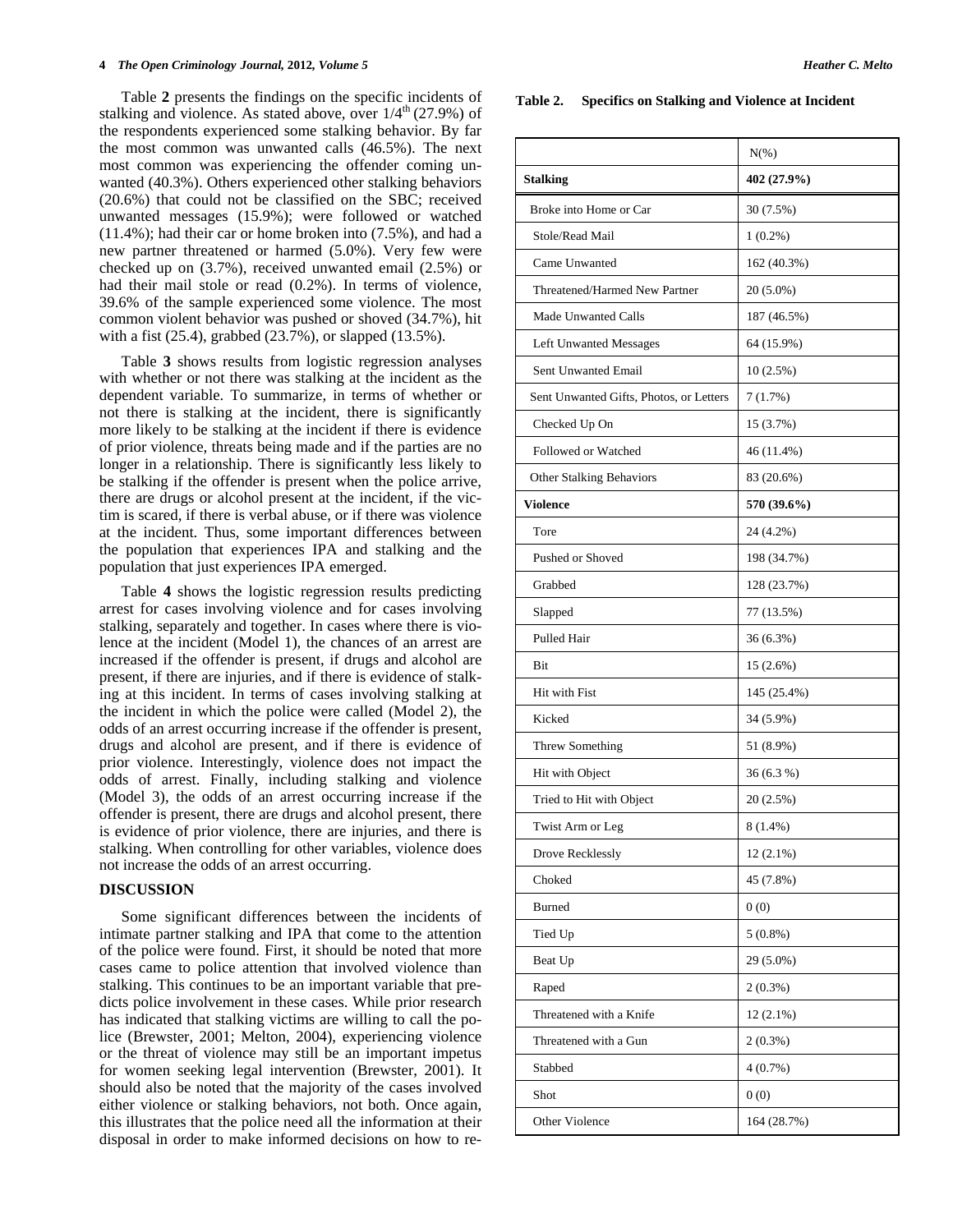**Table 3. Logistic Regression with Whether or Not There was Stalking at the Incident as Dependent Variable** 

|                            | Model 1  |            |  |
|----------------------------|----------|------------|--|
|                            | B        | S.E.       |  |
| <b>Relationship Status</b> | $-1.411$ | $0.212***$ |  |
| Offender Age               | 0.011    | 0.010      |  |
| Children                   | $-0.017$ | 0.218      |  |
| Witnesses                  | 0.211    | 0.220      |  |
| <b>Offender Present</b>    | $-1.048$ | $0.268***$ |  |
| Drugs/Alcohol              | $-0.895$ | $0.341**$  |  |
| Victim Scared              | $-0.645$ | $0.244**$  |  |
| <b>Threats</b>             | 0.601    | $0.257*$   |  |
| Verbal Abuse               | $-0.879$ | $0.229***$ |  |
| Prior Violence             | 0.842    | $0.222***$ |  |
| Violence                   | $-2.352$ | $0.279***$ |  |
| Injuries                   | $-0.370$ | 0.369      |  |
| Pseudo R Squared           |          | 0.447      |  |

 $*_{p \leq .05,**p \leq .01,***p \leq .001}$ 

spond to these two problems, particularly if the traditional response has been to respond to stalking in the context of IPA in the same way as IPA. Moreover, this is more potential evidence that stalking is a variant of IPA that typically occurs after the violence has stopped (Logan, Leukefeld, and Walker, 2000).

In terms of the differences found through logistic regression, stalking cases were significantly more likely to involve threats, people no longer in relationships, and people with a history of prior violence. These findings potentially have important implications based on findings from other studies. For example, given that stalking is more likely to occur among people who are no longer together and who have a history of violence, this is more potential evidence that stalking is a variant or continuation of IPA once the relationship has ended (Logan, Leukefeld, and Walker, 2000). Indicating, in turn, the import of being able to predict which relationships are those that are most likely to end up in a continuation of the IPA through stalking. The ability to do this would greatly add in the ability to effectively engage in prevention and intervention strategies. Moreover, these findings indicate that more research is needed on these two important topics. For example, the finding about alcohol/drugs being more prevalent in IPA relationships as opposed to stalking IPA relationships is in contrast to prior research on these two problems (Melton, 2007).

 In terms of the police action, this study found that the biggest predictor of whether or not the police arrested was whether or not the offender was present when the police arrived on the scene. Neither violent offenders nor stalking offenders were likely to be present. Given that this is to be likely with this type of crime, police must be trained to take other factors into consideration when deciding what action to take. Moreover, the very nature of stalking (i.e. many cases involve harassment over the phone, etc…) implies that most often offenders are not going to be present. This means that

|                            | <b>Model 1 Violence</b> |            | <b>Model 2 Stalking</b> |            | <b>Model 3 Both</b> |            |
|----------------------------|-------------------------|------------|-------------------------|------------|---------------------|------------|
|                            | B                       | S.E.       | $\bf{B}$                | S.E.       | $\bf{B}$            | S.E.       |
| <b>Relationship Status</b> | 0.085                   | 0.437      | 0.210                   | 0.246      | 0.176               | 0.208      |
| Offender Age               | $-0.006$                | 0.016      | 0.022                   | 0.019      | $-0.003$            | 0.011      |
| Children                   | $-0.102$                | 0.355      | $-0.667$                | 0.405      | $-0.405$            | 0.244      |
| Witnesses                  | 0.175                   | 0.345      | 0.051                   | 0.380      | 0.326               | 0.234      |
| <b>Offender Present</b>    | 2.898                   | $0.377***$ | 3.718                   | $0.530***$ | 3.049               | $0.286***$ |
| Drugs/Alcohol              | 0.809                   | $0.351*$   | 1.954                   | $0.666**$  | 1.025               | $0.286***$ |
| Victim Scared              | 0.182                   | 0.387      | $-0.507$                | 0.446      | 0.106               | 0.265      |
| Threats                    | $-0.289$                | 0.424      | 0.019                   | 0.476      | $-0.198$            | 0.296      |
| Verbal Abuse               | 0.233                   | 0.381      | $-0.517$                | $0.405*$   | $-0.140$            | 0.265      |
| Prior Violence             | 0.563                   | 0.383      | 1.007                   | $0.434*$   | 0.780               | $0.258*$   |
| Injuries                   | 1.232                   | $0.363**$  | 0.550                   | 0.945      | 1.316               | $0.344***$ |
| <b>Stalking Behaviors</b>  | 2.165                   | $0.548***$ |                         |            | 1.952               | $0.354***$ |
| Violence                   |                         |            | 0.880                   | 0.720      | $-0.084$            | 0.342      |
| Pseudo R Squared           |                         | 0.217      |                         | 0.262      |                     | 0.207      |

**Table 4. Logistic Regression with Arrest as the Dependent Variable** 

\*p<. 05, \*\*p<.01, \*\*\*p<.001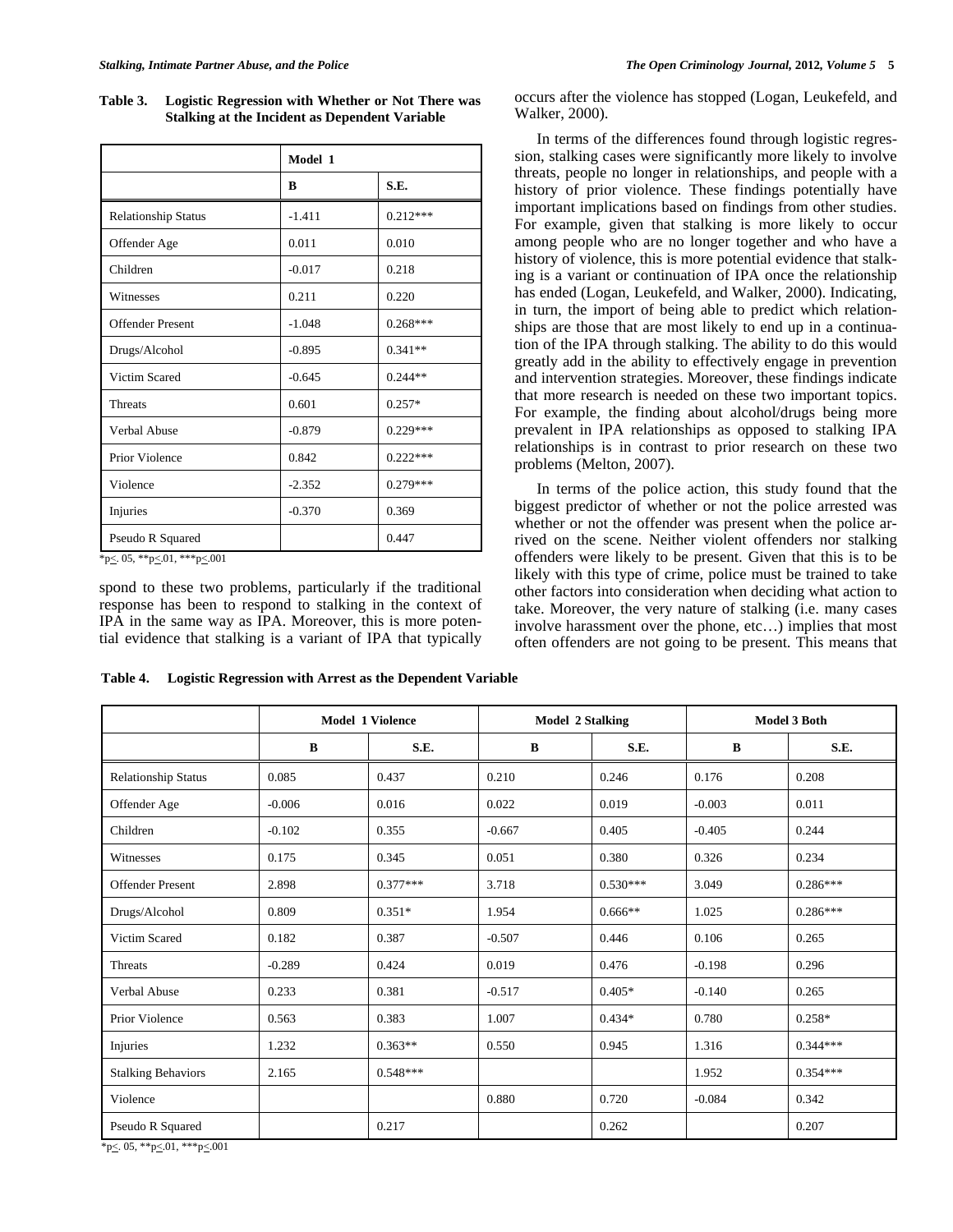police must take extra steps to ensure that they are implementing the most appropriate response. Ultimately, because of the nature of stalking in the context of IPA this could have serious implications. For police "inaction" in these cases could have serious consequences for victim's safety and perception of and satisfaction with the police. This is important because if victims are not satisfied with how the police respond in their cases, they may be less likely to use the police in the future. Police were significantly likely to arrest if either violence or stalking was present, but they were slightly more likely to arrest with stalking present. They were more likely to arrest when alcohol/drug abuse is present (supports prior research, see Dichter, Marcus, Morabito, and Rhodes, 2011) and if there was evidence of prior violence. Interestingly, each of of these variables is associated with *either* violence or stalking, typically not both. Moreover, they were significantly more likely to arrest is there were injuries reported. This has clear implications for stalking cases given that those cases are less likely to involve violence and thus less likely to end up with an injury. This research indicates that police are taking at least some of the incident characteristics into account, supporting some prior research. Finally, the victim-offender relationship did not have any significant relationship with whether or not the police arrested. This th contradicts some prior research (Belknap, 1995; Dichter, Marcus, Morabito, and Rhodes, 2011) and indicates that perhaps police are receiving more training concerning some of the dynamics involved in these relationships. However, as prior studies have indicated the import of victim-offender relationship in police decision making, the fact that there were differences between these two groups regarding victimoffender relationship (i.e. in cases involving stalking the parties more likely to no longer be in a relationship) could continue to have implications for the police response and should continue to be explored.

Arrest was additionally looked at separately for cases that involved violence at this incident or cases that involved stalking at the incident. While some similar variables predicted arrest in each case (i.e. whether or not the offender and drugs/alcohol were present), some important differences police. emerged. While whether or not stalking behaviors were present in cases involving violence increased the chance of an **CONFLICT** arrest taking place for cases involving violence, violence at the incident did not increase the chance of an arrest occurring in cases involving stalking. Prior violence, however, did. While not specifically testing the import of protective orders, the finding that evidence of prior violence increases the odds of arrest in incidents involving stalking indicates that police may be more likely to treat more seriously cases where this is some history of violence, something that would be important in the enforcement of protective orders. This potentially indicates the import of continuing to encourage victims of stalking in the context of IPA to obtain restraining Belknap, J. (199 orders. Interestingly, verbal abuse present in incidents involving stalking decreased the odds of an arrest occurring. While this could be for many reasons and must be explored in more detail, it could potentially present evidence of police "downgrading" stalking cases to a mere non-criminal verbal argument. Once again, this response to this problem could have serious implications for victims of stalking. If their needs are not being meet by the police, then they may be

much less likely to utilize them the next time they need them, which could potentially have life- threatening consequences. Thus, police must receive better training about the dynamics of these two serious criminal problems in order to ensure they are implementing the most appropriate response. As stated previously, very little research has explored predictors of arrest in cases involving stalking in the context of IPA. This adds to the little research available on this topic and the differences suggest the import of studying it separately from cases involving actual violence.

## **CONCLUSION**

the presence of one or the other should not necessarily be a basing their decision on the presence or lack of presence of e offender at the scene and then be given the resources to be able to do this. Finally, more research is needed that explores these issues and thus enable police to be more effective at both prevention and intervention in these cases. As found, a large number of these cases included repeat victim and offenders. Thus, if the police had knowledge and resources to help predict which of the cases they see are likely to end of continued violence or stalking, they would be much more effective. Failure of the police to employ adequate responses to these two problems can have very detrimental effects on those victims experiencing IPA and/or stalking in the context of IPA. In conclusion, while the data used here do have some limitations and caution should be advised in generalizing the results, this is an important topic with clear policy implications and this article should serve as a guide for future research examining cases involving IPA alone versus IPA with stalking that come to the attention of the Police need to understand these differences in order to implement the most appropriate response in these cases and to understand what obstacles they may face when responding either to intimate partner stalking or IPA. Police need more and better training in the dynamics of these two problems. For example, cases involving either violence or stalking should potentially have arrest as an appropriate response and factor. Police must be encouraged to take situational characteristics into consideration in arrest decisions as opposed to

#### **CONFLICTS OF INTEREST**

None declared.

#### **ACKNOWLEDGEMENT OF FUNDING**

None declared.

#### **REFERENCES**

- Bachman, R., & Coker, A. (1995). Police involvement in domestic violence: The interactive effects of victim injury, offender's history of violence, and race. *Violence and Victims, 10*(2), 91-106.
- Belknap, J. (1995). Law enforcement officers' attitudes about the appropriate responses to woman battering. *International Review of Victimology, 4*, 47-62.
- Brewster, M. P. (2001). Legal help-seeking experiences of former intimatestalking victims. *Criminal Justice, Policy Review, 12*(2), 91.
- Brown, S. (1984). Police response to wife beating: Neglect of a crime of violence. *Journal of Criminal Justice, 12*, 277-288.
- Chappell, A. T., MacDonald, J. M., & Manz, P.W. (2006). The organizational determinants of police arrest decisions. *Crime and Delinquency, 52*, 287-306.